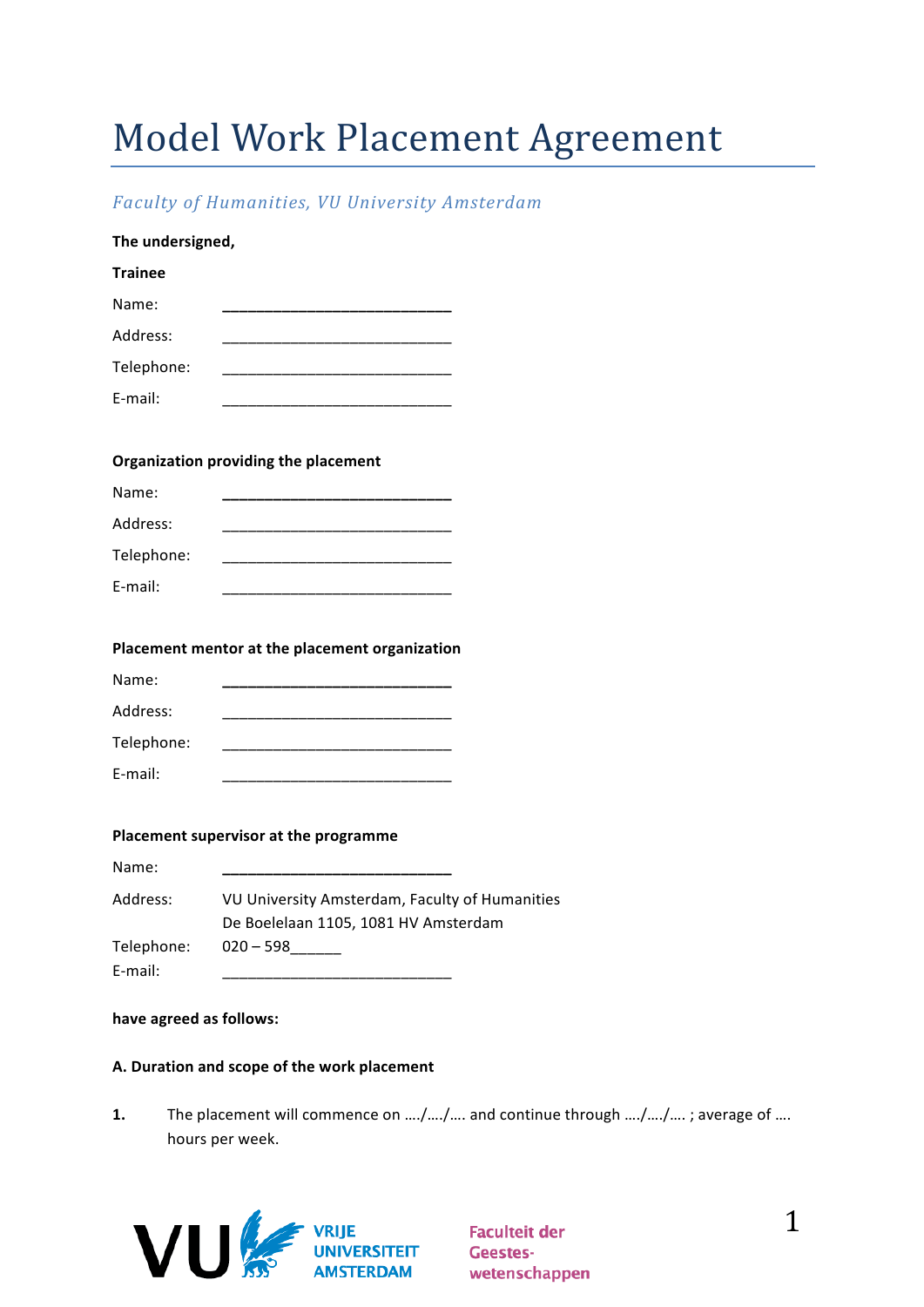- **2.** The placement consists of ...... hours (= ..... credits), including the placement report.
- **3.** The trainee is entitled to ……… days of leave per month.
- 4. The trainee is entitled to special leave in the event of extenuating family circumstances or statutory obligations, in accordance with the regulations applicable to staff members at the organization providing the placement.
- **5.** In the event of illness, the trainee shall notify the placement mentor or the administration of the organization providing the placement as well as the placement supervisor.

## **B.** Aims of the work placement

- **6.** The aim of the placement:
	- Trainees carry out work at the level of their programme that is relevant to their programme and performed with a large measure of independence.
	- The placement offers students an opportunity to become acquainted with the job market. Students get the opportunity to put their expectations to the test in the working world.
	- Experience in developing a work ethic, professional skills and putting academic knowledge and skills into practice.
	- Building social skills: the placement offers students the opportunity to gain experience of working relations, conduct in the workplace, working hours, pace of work, work-related processes and work-related organizations.
	- To initiate and conduct independent research in the context of an organization that is relevant to the programme; this research should be based on the needs (and/or research question) of that organization.
- **7.** Description of the placement assignment:
- **8.** Description of the organization:
- **9.** Learning objectives:
- 10. End product:

#### **C. Agreements regarding supervision and assessment**

- **11. a.** Supervision:
	- Meetings with the placement supervisor: once a month. During these meetings, the placement supervisor will try to form an impression of the relationship between the placement and the university degree programme.
	- Meetings with the placement mentor: twice a month.
	- Joint meeting with the placement mentor and the placement supervisor: midway through the placement at the placement location.
	- **b.** Assessment/evaluation:



**Faculteit der** Geesteswetenschappen